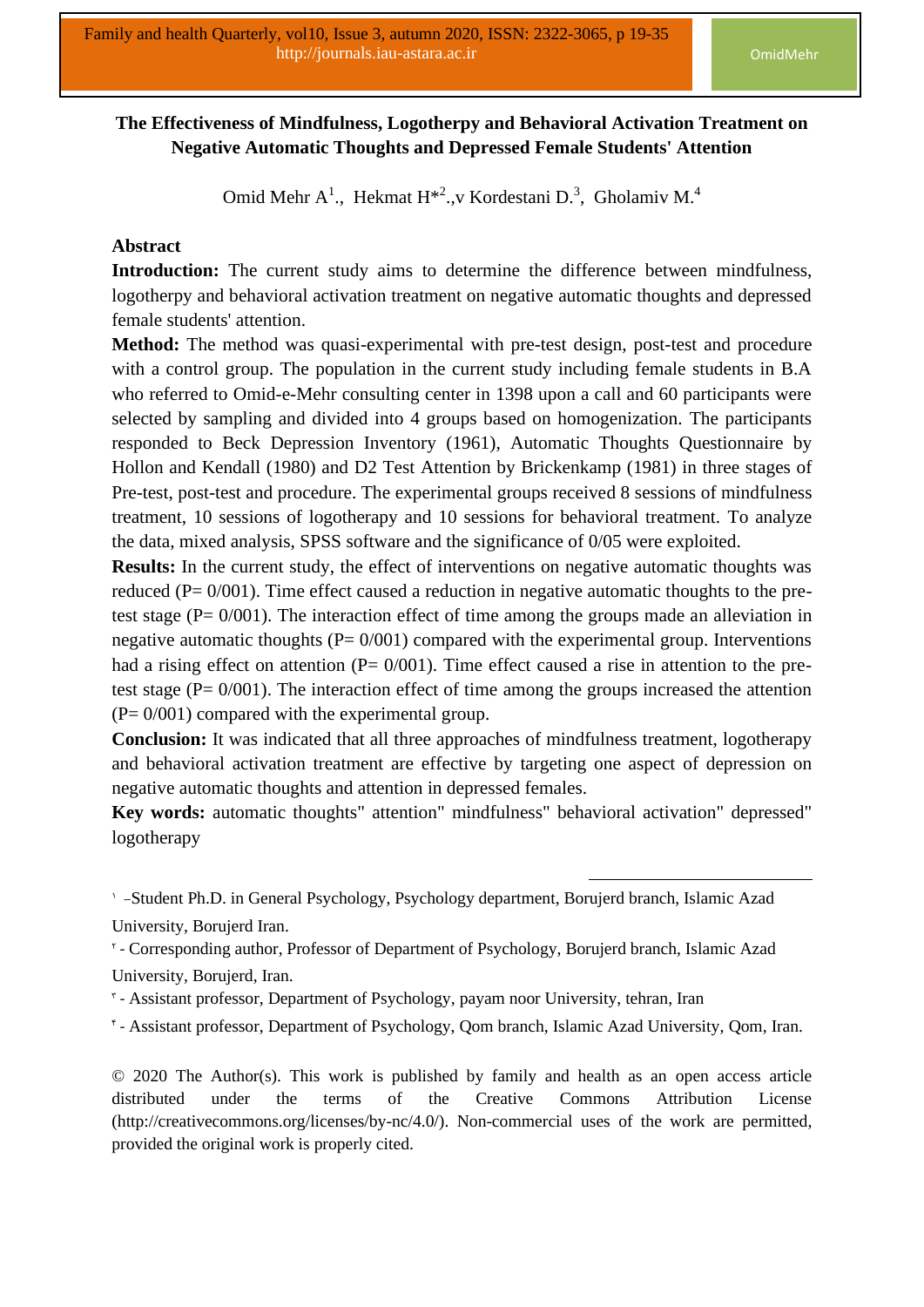# **Introduction:**

Depression disorder is a chronic and disabling disease which affects the majority of the people all around the world (1). Depression disorder imposes a lot of costs on public health system and draws a lot of attention by mental health experts (2). Lack of joy, sleep deprivation, appetite and energy reduction, depressed mood, focus power weakness and suicidal tendency are the most common in this disorder and we can state that mood changes, cognition and suicidal thoughts are the important features in depression disorder (3). Unlikely, only one factor can explain the depression occurrence; rather it is caused by several different factors. Based on existed reports, it can be claimed that the initiation and continuation of depression is related to different factors such as biology, disease background, environmental and mental-social (4). There are gender distinctions between sexes and its prevalence is more reported among young girls and women rather men and boys rather any other ages (5). These gender differences highlight that more identification is required.

Intense depression leads in weakness of executive function process and cognitive abilities and diminishes (6), the involving tasks in active mind, reduces the capacity of active mind and alleviates its function (7). It also makes depression cognition function worse (8). The cognitive and attention bias play an important role in in initiation and continuation of depression (9).The studies show that the depressed people have difficulty in their attention which causes some attention bias and being alerted to the stimuli (10). According to De Raedt and Koster (11), they proposed a model which is the bond between attention control and cognitive and biological vulnerability which is due to control reduction and sustainable attention that leads in disabling to avoid the negative processing such as ruminating and negative affect in people with sustainable depression and anxiety (12,13).

Recently, many of clinical and social psychologists do some experimental and visual research regarding "content and theme" proof, types of mindfulness experiences and the relationship between these two factors and also have studied about the role of thought style and the person's analysis from the surrounding in the behavior and emotion. In mindfulness process in healthy people, unwanted and negative thoughts some time happen with intensity and cause a negative mood (14). Automatic thoughts are a crucial factor in making some psychological disorders such as depression. They influence on person's feeling and emotions which resulting in inappropriate behaviors and feelings. In fact, the interaction between inefficient belief and life negative events make the negative automatic thoughts about oneself, the world and the future possible. Beck believes that the negative automatic thoughts are caused by life stressful events and they are considered as biased outcomes of data processing. Furthermore, in scientific studies, the experts and psychologists tend to study the outcomes of depression following the depression factor occurrence. Negative automatic thoughts are one of the important outcomes of depression (15).

Depressed patients show a weaker mindfulness and hence the treatment which is mindfulness-based can facilitate the treatment in depressed patients and improve its symptoms (16). Mindfulness is awareness of the present without any judgment. This awareness is related to environment, one's thoughts and the feelings without stabilizing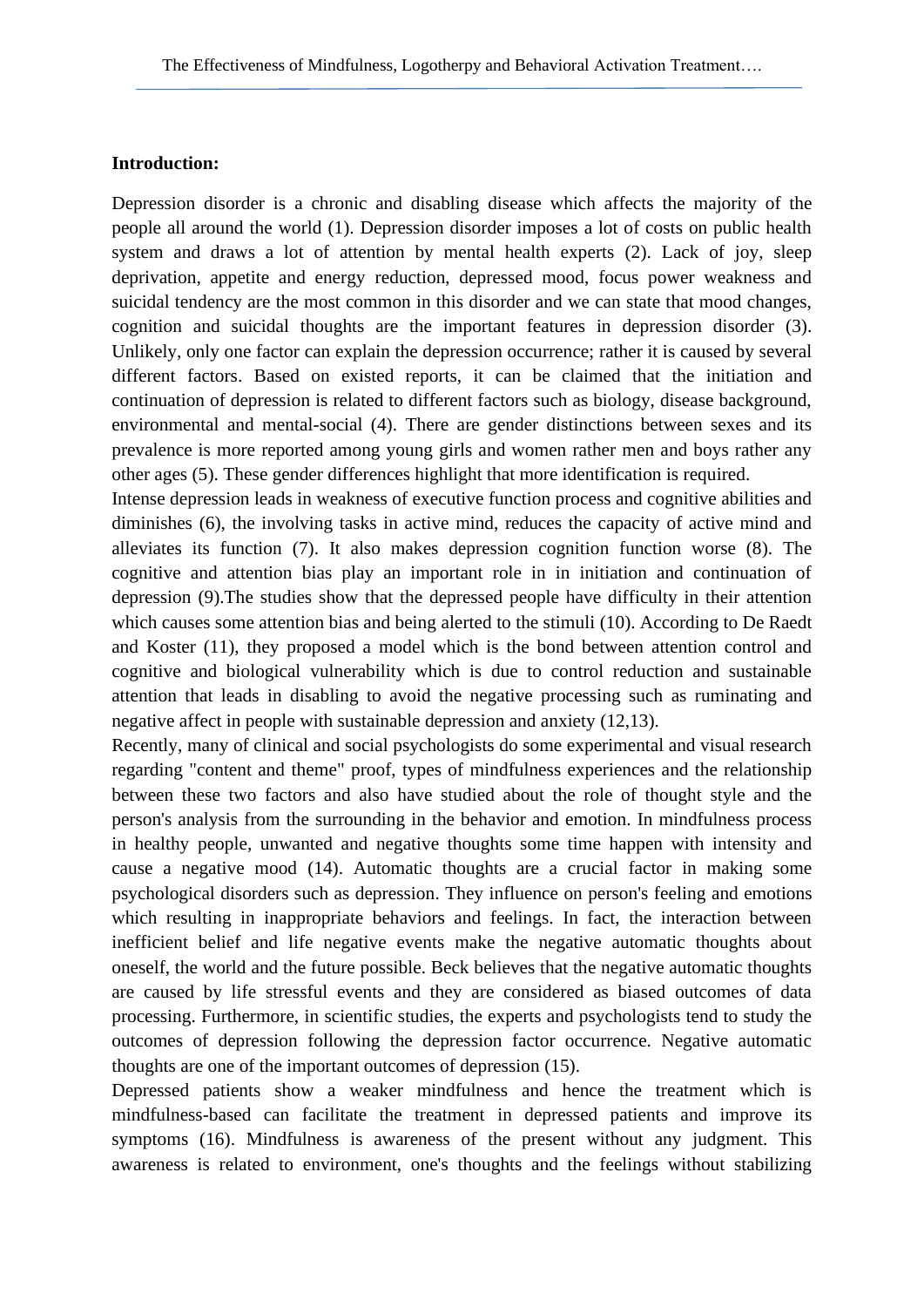anything or considering it as good or bad. Therefore, mindfulness regulates the cognitive assessments and visual observation for experiences (17). In addition, mindfulness provides a more compatible dealing and aversive stimuli management. People, who have more mindfulness, report a better emotional and behavioral self-regulation and show a better compassion (18). Positive mindfulness can be noticed as a rise for self-compassion which can be a solution to emotion adjustment that not only there is no avoidance from suffering and aversive emotions (19), but also an attempt to behave with emotions and feelings with compassion and are accepted. In this circumstance which the negative emotions are replaced by positive emotions, the person can use the useful and new conflicting policies (20) and thus, the person is able to overcome the problems (21) by attention practicing and challenging thoughts content and emotions(22).

In line with this issue, (23) highlighted that mindfulness is not related to selective attention functions but to sustainable attention functions. This finding can be justified with the nature of mindfulness as a sustainable and continuous monitoring on current events. Amirkhani and Haghayegh (24), Ritvo, Vora, Irvine, Mongrain, Azargive and Azam (25) and Frewen, Evans, Maraj, Dozois and Partridge (26) addressed to mindfulness effect to reduce negative automatic thoughts.

Logotherapy approach is used to treat depressed patients and it is life acceptance and seeking its meaning in the most problematic conditions. Person's target and goal to seek meaning in life is a motivational stimulus which makes action independence in doing tasks, behaviors and experiences in meaning cognition. Therefore, the people are able to find their position in painful and unchangeable situations (27). So, one's tasks, destiny and responsibility depend on every person (28). Logotherapy draws the range of authorities and freedoms of a patient (29). The only existing opportunity depending on how the person copes with problems and how to tolerate them (Devoe & Frankl's, 2012). The interventions which identify logotherapy often focus on its effectiveness among the elderly population. Aligh with this, Asghari, Aliakbari and Dadkhah (31) stated the effectiveness of logotherapy on depression among elderly people.

Behavioral activation treatment is one of the modern methods in psychology which is used to treat depression disorder by psychologists (32).This treatment is based on the hypothesis that people who are close to depression disorder giving an inappropriate response to the problems (33) and are too weak to obtain the rewards in life and so that reveal the depression symptoms (34). Behavioral activation treatment aims to increase systematic activities in a way to help the patients to attain the big sources of rewards and can solve their problems (35). Behavioral activation treatment process focus directly on increasing the rate of some activities (36), avoiding of doing some activities and behaviors and reducing ruminating (37). In line with this issue, Ansarhossein, Abolghasemi, Mikaeili & Hajloo (38) also indicate that behavioral activation treatment leads in left hemisphere activity and it decreases cognition flexibility, selection attention and also depression symptoms which were examined in the group. It seems that behavioral activation treatment is effective to improve cognition flexibility and selective attention and resulting in rising left hemisphere activity. Fernández and Mairal (39) compared behavioral activation treatment and cognition rebuilding and concluded that both are effective to decrease negative automatic thoughts.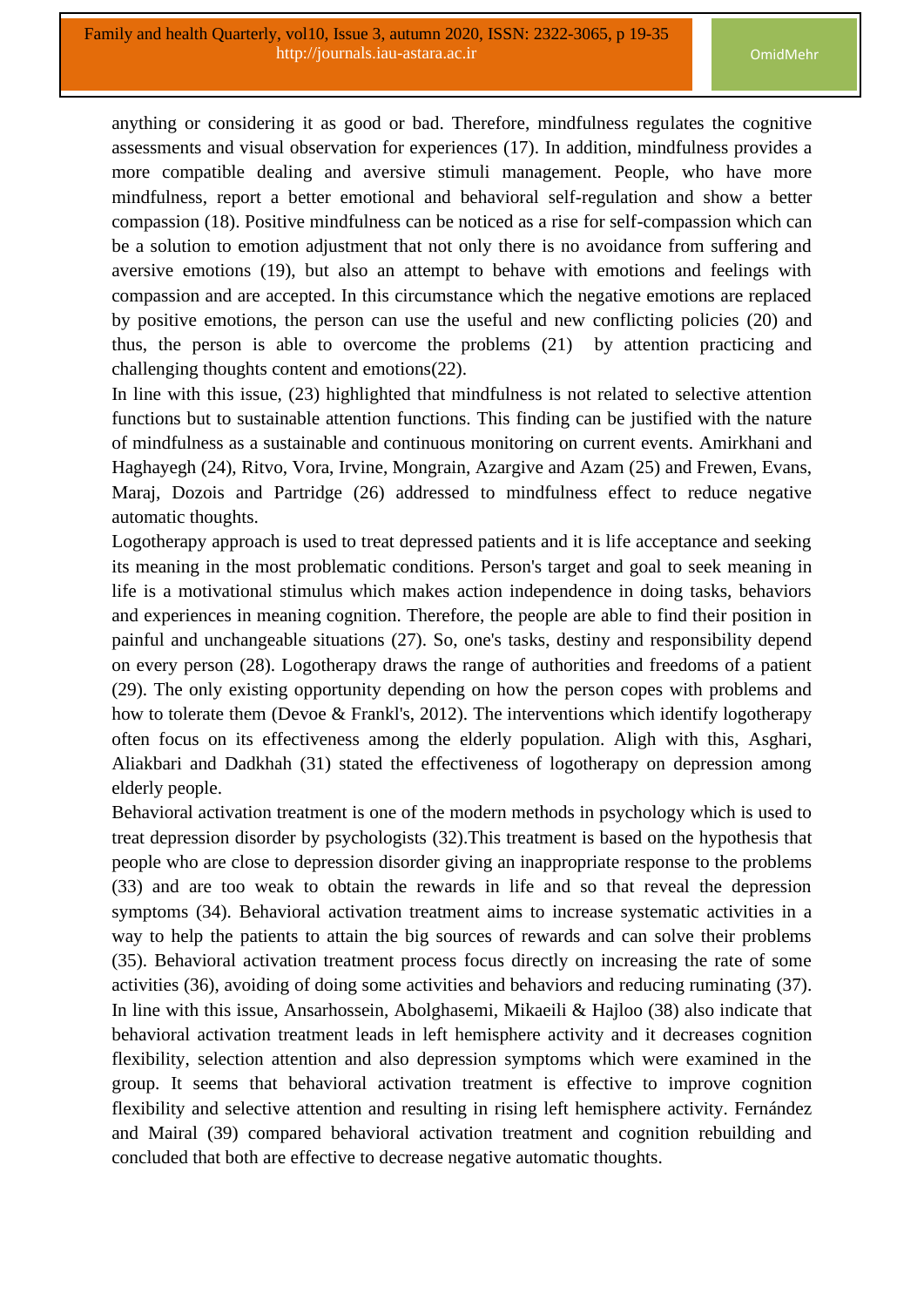Cognitive abilities are essential for adaptability and successful performance in life actual conditions and allow people to tolerate the challenges and show an a proper decision and planning in an unexpected condition and so that they avoid stressful factors and inhibit their behaviors (40). Moreover, depression is a multi-causal disorder that many have attempted to show its reasons and as it mentioned before, different and proper psychological treatments have been provided based on the theorist approach. Thus, the current study aims to determine the difference between mindfulness, logotherpy and behavioral activation treatment on negative automatic thoughts and depressed female students' attention.

**Method:** The method was quasi-experimental with pre-test design, post-test and procedure with the experimental group. The population in the current study including female students in B.A who referred to Omid-e-Mehr consulting center in 1398 upon a call and 60 participants were selected by sampling and divided into 4 groups based on homogenization including three experimental groups: mindfulness treatment, logotherapy and behavioral activation treatment and one control group. Every group consisted of 15 participants. The criterion to enter the study including high score over the cutting line in depression inventory, no suffering from chronic physical and mental diseases, substance usage, drinking alcohol and receiving psychological treatments the same time while the criterion to exit comprised the absence in a third of sessions and involving in a crisis or a disease or omission of any entry conditions during the sessions implementation.

**Beck Depression Inventory.** Beck depression inventory (41) included 21 items that asked the participants to score upon ranging from 0 to 3 scale and the higher score shows more depression. Beck and et al reported the value of Spearman-Brown with 93% and the correlation with clinical scales 66% (41). Taheri Tanjani, Garmaroudi, Azadbakht, Fekrizadeh, Hamidi, Ghisvandi and Fathizadeh (42) contended the value of Chronbach Alpha 93% and its correlation with the health survey  $(r= 0/8)$  as a scale for converge validity.

**Automatic thoughts questionnaire.** Automatic thoughts questionnaire by Hollon and Kendall (43) consists of 30 items which are subscales of "the rate of belief in negative automatic thoughts" in Likert scale from "Never=0", "Fairly= 2", Fairly high= 3", "Very high=4", "100%= 5" and "Plenty of negative automatic thoughts" that are evaluated in relation with Likert scale from "Never=1", "Sometimes=2", "Usually=3", "Often= 4" and "Always=5". Hollon and Kendal reported Chronbach Aloha value of 97% as a criterion for internal stabilization for this scale. Kaviani, Javaheri and Bahiray (44) reported the reliability 88%. In the current study, the reliability of two subscales is attained by Chronbach Alpha 92% for plenty of negative automatic thoughts and 95% for the rate of belief in negative automatic thoughts. Kaviani and et al (44) have confirmed converge validity and reliability.

**D2 Test Attention.** D2 test attention by Brickenkamp in 1981 aimed at testing the rate of attention. It can be performed individually or collaboratively. This test places many visual stimuli against stimuli selection. The most important scores which are served in this study are such as

**Error score** (F1): Deletion error including all the stimuli before the last visual stimuli which is not marked.

**Error score (F2):** Error in performance contains all the items which should not be marked but the participant marked by mistake.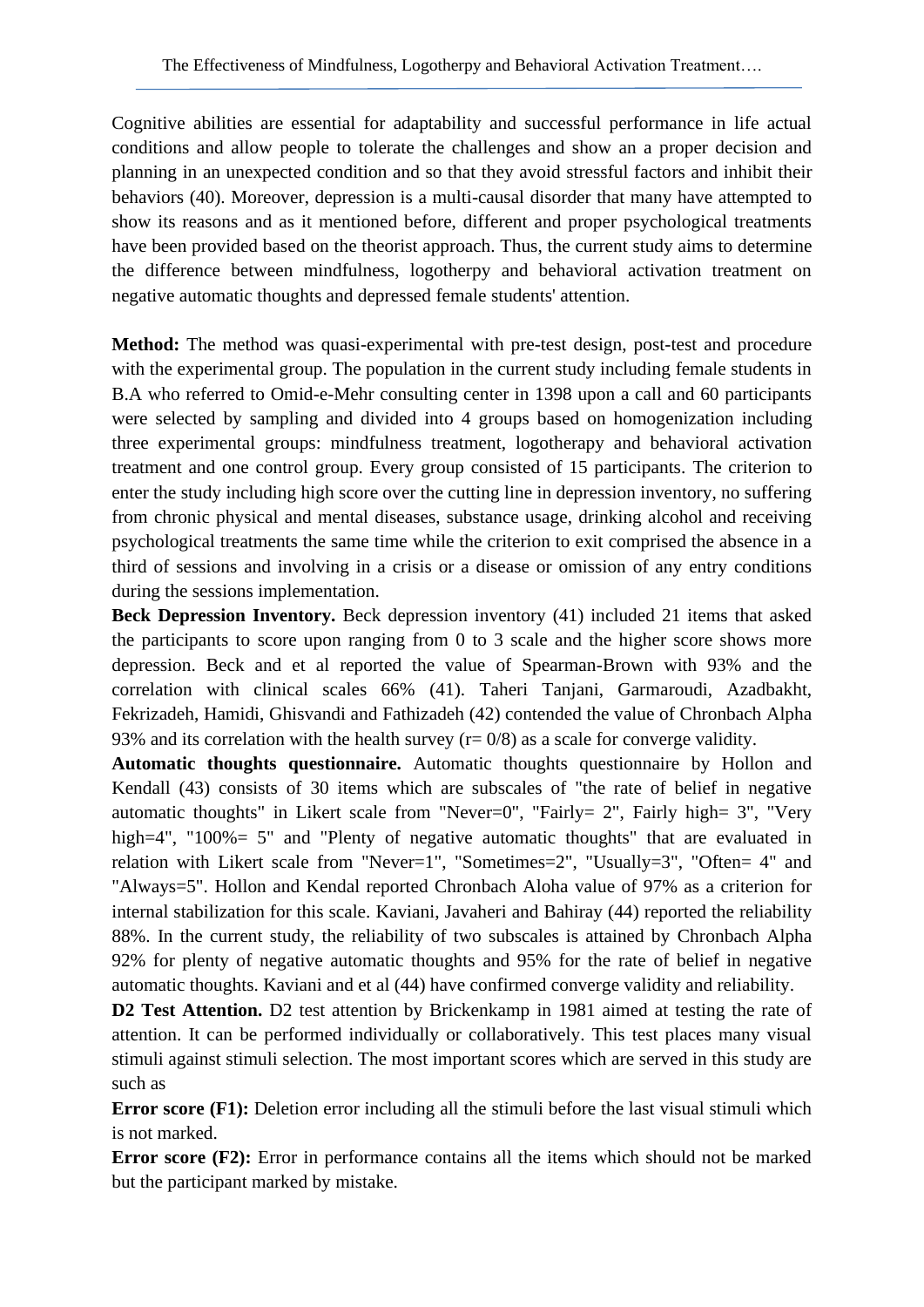**Attention score (KL):** This score is equal with visual stimuli that the participant marked them accurately subtracted deletion error or first type and performance error or second type. Attention score is ranged between 0 to 308 (45). The values for reliability are higher than 90% and structure validity, simultaneous structure and predictable validity is reported (46).

**Mindfulness-based treatment protocol:** Mindfulness-based treatment training was used based on intervention protocol by Levinson and et al for 8 sessions (Once a week=90 min) (47). To analyze the validity and reliability of sessions, CVR criterion and 5 psychology instructors were served that gained 9 and it showed an appropriate level of validity and reliability.

| <b>Session</b> | <b>Target</b>                 | <b>Activity</b>                                          |  |  |  |  |  |
|----------------|-------------------------------|----------------------------------------------------------|--|--|--|--|--|
| First          | Automatic guidance            | Communication with group members, mindfulness and        |  |  |  |  |  |
|                |                               | sessions structure and group regulations, raisin eating  |  |  |  |  |  |
|                |                               | practice cautiously                                      |  |  |  |  |  |
| Second         | Awareness of breathing        | Review of previous session and home practicing,          |  |  |  |  |  |
|                |                               | explaining how to breath accurately and breathing        |  |  |  |  |  |
|                |                               | meditation for 3 min                                     |  |  |  |  |  |
| Third          | <b>Barriers</b>               | Review of previous session and home practicing,          |  |  |  |  |  |
|                |                               | removing practice barriers, meditation,<br>breathing     |  |  |  |  |  |
|                |                               | meditation for 3 min and sitting meditation              |  |  |  |  |  |
| Fourth         | Pleasant events               | Review of previous session and home practicing,          |  |  |  |  |  |
|                |                               | meditation to see and hear, pleasant events chart,       |  |  |  |  |  |
|                |                               | breathing meditation for 3 min and sitting meditation    |  |  |  |  |  |
| Fifth          | Unpleasant events             | Review of previous session and home practicing,          |  |  |  |  |  |
|                |                               | unpleasant events chart, walking and sitting meditation  |  |  |  |  |  |
| Sixth          | Negative cognitions           | Review of previous session and home practicing, walking  |  |  |  |  |  |
|                |                               | meditation and introducing negative cognition trends     |  |  |  |  |  |
| Seventh        | Thoughts<br>acceptance<br>are | Review of previous session and home practicing, sitting  |  |  |  |  |  |
|                | not real                      | meditation, storytelling about the king and three sons,  |  |  |  |  |  |
|                |                               | Poem reading and meditation to release depression,       |  |  |  |  |  |
|                |                               | breathing meditation for 3 min and sitting meditation,   |  |  |  |  |  |
|                |                               | Movies metaphor and thoughts train                       |  |  |  |  |  |
| Eighth         | The best way of self-care;    | Review of previous session and home practicing, sitting  |  |  |  |  |  |
|                | A plan for future             | meditation and breathing meditation for 3 min, providing |  |  |  |  |  |
|                |                               | alarming signs list and joyful activities and skills,    |  |  |  |  |  |
|                |                               | breathing meditation for 3 min and sitting meditation,   |  |  |  |  |  |
|                |                               | sessions review and planning for future                  |  |  |  |  |  |

## **Table 1. Mindfulness-based Treatment Protocol**

**Logotherapy Protocol.** Logotherapy instruction by Frankel based on Hutzell intervention was used in 10 sessions in a collaborative way (Once a week=90 min) (Hutzell, 2002). To analyze the validity and reliability of sessions, CVR criterion and 5 psychology instructors were served that gained 8/4 and it showed an appropriate level of validity and reliability.

#### **Table 2. Logotherapy Protocol**

| $\epsilon$<br>$-0.0028 - 0.002$<br>------- | m<br>------<br>$ -$ | $- - - - -$ |
|--------------------------------------------|---------------------|-------------|
|--------------------------------------------|---------------------|-------------|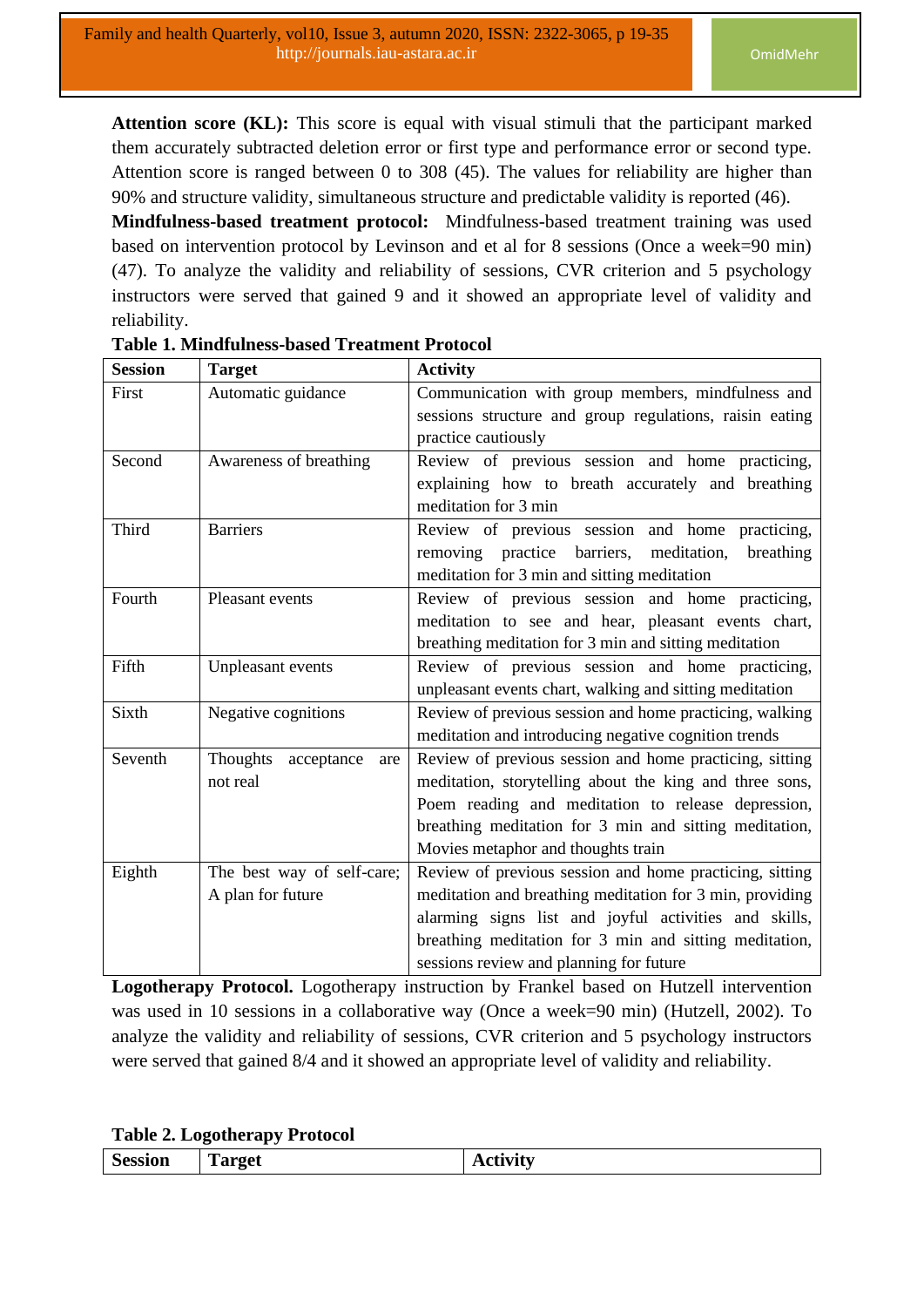| First   | Primary problems identification              | Introduction, members familiarity,<br>group<br>regulations                                                                                       |  |  |  |  |
|---------|----------------------------------------------|--------------------------------------------------------------------------------------------------------------------------------------------------|--|--|--|--|
| Second  | A review on current problems                 | Review of patient's goals and expectations<br>and therapist's treatment                                                                          |  |  |  |  |
| Third   | Practice review                              | Peoples' experiences regarding performance,<br>review of problems and barriers                                                                   |  |  |  |  |
| Fourth  | Drawing form analysis                        | Drawing form analysis and life scopes                                                                                                            |  |  |  |  |
| Fifth   | Focusing on drives                           | Focusing on drives in defective anxiety cycle<br>and activities barriers                                                                         |  |  |  |  |
| Sixth   | Negative thoughts identification             | Negative thoughts identification and thought<br>rumination                                                                                       |  |  |  |  |
| Seventh | Problem solving                              | Training how to do problem solving and stop<br>avoidance                                                                                         |  |  |  |  |
| Eighth  | Secondary issues identification              | The problems and the achievements were<br>analyzed to identify secondary issues                                                                  |  |  |  |  |
| Ninth   | Review<br>of<br>previous<br>week<br>practice | To aware people from disease recurrence                                                                                                          |  |  |  |  |
| Tenth   | Necessary skills for prevention              | Review of necessary skills to prevent disease<br>generalizing<br>and<br>short-term<br>recurrence<br>behavioral activation to other life textures |  |  |  |  |

**Behavioral Activation-based Treatment Protocol:** Behavioral activation-based treatment is a short-term intervention including treatment sessions based on a practical guide with a revised version based on an intervention protocol by Lejuez, Hopko, Acierno, Daughters and Pagoto (2011) in 10 sessions (Once a week=90 min). To analyze the validity and reliability of sessions, CVR criterion and 5 psychology instructors were served that gained 8 and it showed an appropriate level of validity and reliability.

**Table 3. Behavioral Activation-based Treatment Protocol** 

| <b>Session</b> | <b>Target</b>               | <b>Activity</b>                                 |  |  |  |  |  |  |  |
|----------------|-----------------------------|-------------------------------------------------|--|--|--|--|--|--|--|
| First          | Group charter provision and | Introduction, group regulations and targets     |  |  |  |  |  |  |  |
|                | contract therapy            |                                                 |  |  |  |  |  |  |  |
| Second         | Statement of problem        | Discussion about different life domains         |  |  |  |  |  |  |  |
| Third          | Seeking for meaning         | life historical<br>Meaning of<br>and<br>texture |  |  |  |  |  |  |  |
|                |                             | responsibility                                  |  |  |  |  |  |  |  |
| Fourth         | Attitudes changes           | Attitudes changes and meaning from discovery    |  |  |  |  |  |  |  |
|                |                             | methods                                         |  |  |  |  |  |  |  |
| Fifth          | Values creation             | Meaning of values creation and responsibility   |  |  |  |  |  |  |  |
| Sixth          | Values experience           | Meaning of values experience and meaning of     |  |  |  |  |  |  |  |
|                |                             | hopes and wishes                                |  |  |  |  |  |  |  |
| Seventh        | Meaning of concepts         | life,<br>Meaning of<br>death,<br>freedom<br>and |  |  |  |  |  |  |  |
|                |                             | responsibility                                  |  |  |  |  |  |  |  |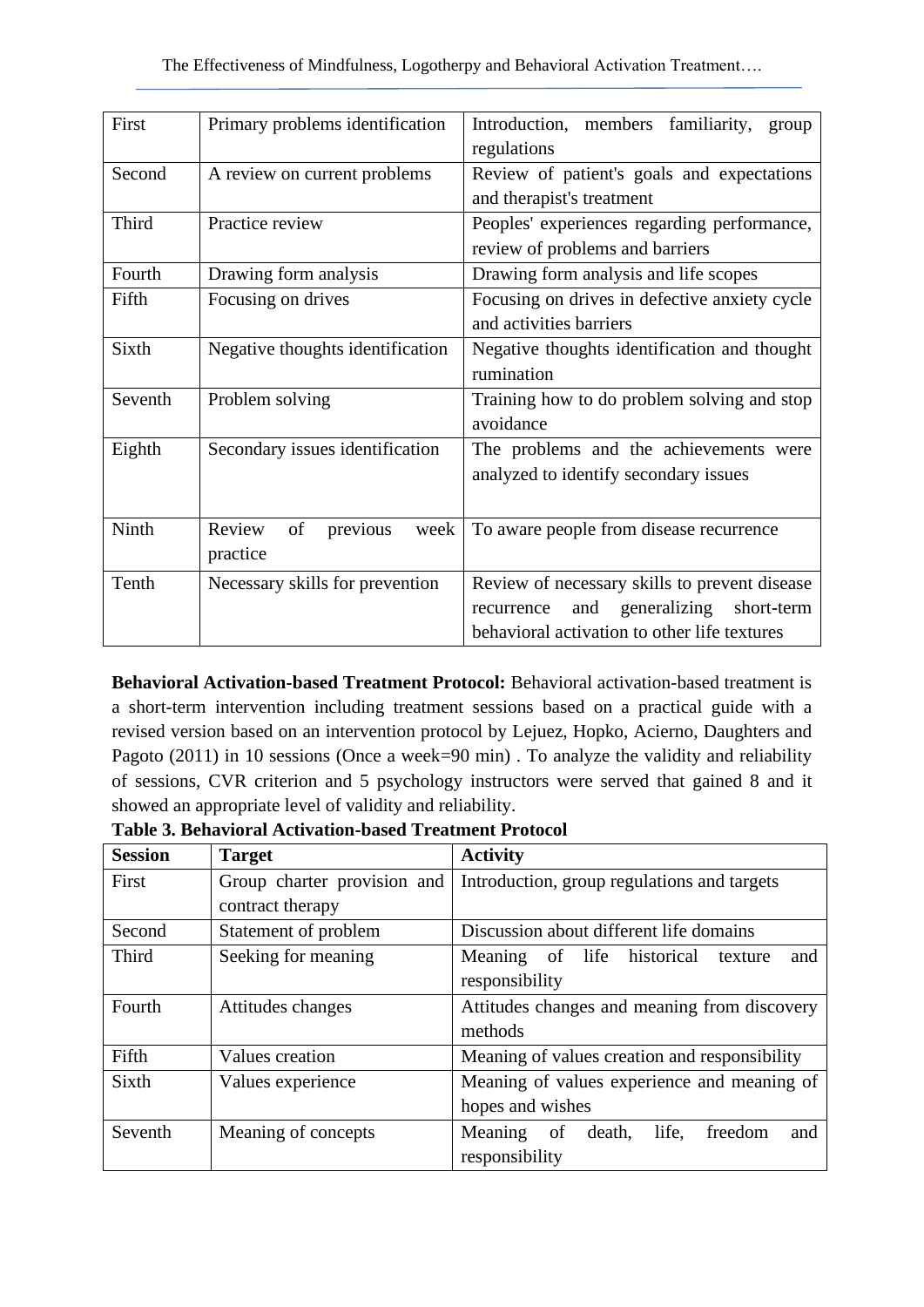| Eighth | Responsibility      | Self-care, social interest and overcoming the |  |  |  |  |  |  |
|--------|---------------------|-----------------------------------------------|--|--|--|--|--|--|
|        |                     | frustration and life hope increase            |  |  |  |  |  |  |
|        |                     |                                               |  |  |  |  |  |  |
| Ninth  | Emotional support   | Emotional<br>members,<br>support by<br>group  |  |  |  |  |  |  |
|        |                     | Completion of open statements to contact with |  |  |  |  |  |  |
|        |                     | members and encouraging members to ask for    |  |  |  |  |  |  |
|        |                     | emotional support                             |  |  |  |  |  |  |
| Tenth  | Review of practices | Summary of sessions and ending, talking about |  |  |  |  |  |  |
|        |                     | one's learning in the group                   |  |  |  |  |  |  |

After participants assurance and acceptance regarding the study data confidentiality and moralities in addition to explanation about intervention and how to respond the questionnaires in pre-test, procedure and post-test, experimental groups in logotherapy and behavioral activation groups were under the treatment mentioned for 10 sessions=90 min and mindfulness experimental group for 8 sessions=90 min. The control group received no treatment or intervention. After the treatments ended, the tests which were applied in pre-test step, were also used in post-test step. According to treatment protocols, these tests were repeated after two month for the last time. In the current study, in order to analyze the data, mixed analysis method, statistics tests by Shapiro, Wilk, Lon, M Box and Greenhouse- Giser and SPSS software and also the significance of 0/05 were used.

Findings: The findings regarding the age distribution among the females in different groups were studied, compared and reported in Table 4.

| Age          |        | <b>Mindfulness</b> |        | Logotherapy | <b>Activation</b> |            | <b>Control</b> |            |
|--------------|--------|--------------------|--------|-------------|-------------------|------------|----------------|------------|
| range        |        |                    |        |             |                   | treatment  |                |            |
|              | Number | Percentage         | Number | Percentage  | Number            | Percentage | Number         | Percentage |
|              |        |                    |        |             |                   |            |                |            |
| $18 - 25$    | 5      | 33/33              | 6      | 60          | 6                 | 60         |                | 33/33      |
| $26 - 30$    | 5      | 33/33              | 4      | 40          | 4                 | 40         |                | 33/33      |
| $31 - 35$    | 5      | 33/33              |        | 33/33       | 5                 | 33/33      |                | 33/33      |
| <b>Total</b> | 15     | 100                | 15     | 100         | 15                | 100        | 15             | 100        |

**Table 4. Comparison of age distribution in different groups** 

Then, the null hypotheses were analyzed by a mixed method. The results was examined by Shapiro-Wilk testing and revealed that the variables of negative automatic thoughts and attention in two groups in three steps of pre-test, procedure and post-test consisted of a normal distribution. The M Box and Loan testing also was not significant for any of these variables; thus, the condition of matrix and variance-co-variance for variables of negative automatic thoughts and attentions were considered in all three steps. The results by using Cruit Mocli revealed that the equity of variances was not appeared neither negative automatic thoughts nor for attention. According to the Greenhouse- Gaze testing in which the Epsilon was smaller than  $0/75$ , this testing was applied to analyze the variables of negative automatic thoughts and attention.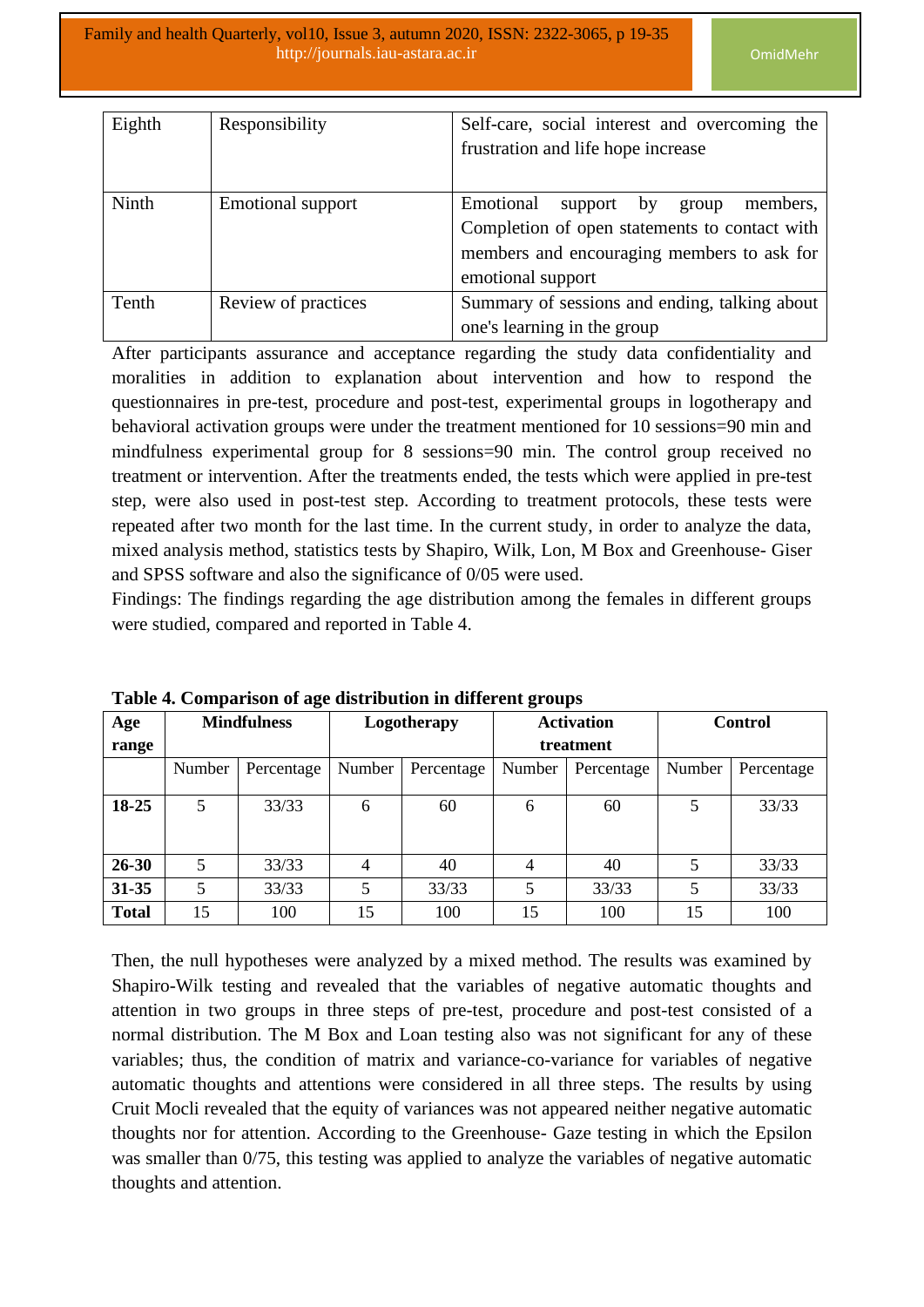| <b>Variable</b>  |                       | <b>Total</b> | <b>Independence</b> | <b>Squares</b> | F       | <b>Probability</b> | N2    |
|------------------|-----------------------|--------------|---------------------|----------------|---------|--------------------|-------|
|                  |                       | squares      | degree              | <b>Mean</b>    |         | value              |       |
| <b>Negative</b>  | Group                 | 22525/26     | 3                   | 7508/42        | 307/87  | 0/001              | 0/943 |
| <b>automatic</b> | effect                |              |                     |                |         |                    |       |
| thoughts         | Time effect           | 31405/87     | 1/24                | 25178/34       | 5883/34 | 0/001              | 0/991 |
|                  | Interaction<br>effect | 10909/18     | 3/74                | 2915/32        | 681/21  | 0/001              | 0/973 |
| <b>Attention</b> | Group<br>effect       | 30531/39     | 3                   | 10177/13       | 426/07  | 0/001              | 0/989 |
|                  | Time effect           | 46195/21     | 1/30                | 53303/62       | 4987/65 | 0/001              | 0/968 |
|                  | Interaction           | 15808/12     | 3/92                | 4026/99        | 568/93  | 0/001              | 0/968 |
|                  | effect                |              |                     |                |         |                    |       |

**Table 5. The results of mixed method analysis to determine the independent variables on attention and negative automatic thoughts variables**

Table 5 revealed that interventions have a reducing effect on negative automatic thoughts  $(P=0/001)$ . Time effect leads in decreasing the negative automatic thoughts  $(P=0/001)$  rather pre-test stage. Interaction effect of time in groups caused an alleviation of negative automatic thoughts (P=0/001) rather the control group. Interventions had a rising effect (P=0/001). The time effect leads in rising attention  $(P=0/001)$  rather pre-test stage. Interaction effect of time in groups leads in rising attention  $(P=0/001)$  in comparison with the control group. The diagnosis for negative automatic thoughts were repeated 6 times and in each time, two groups were compared that the results are presented in Table 6.

**Table 6. Comparison of significance in interaction effect of time in groups in form of two groups on attention and negative automatic thought variables**

| Comparative           |                            | <b>Total</b> | Independence | <b>Squares</b> | $\mathbf{F}$ | <b>Probability</b> | N2    |
|-----------------------|----------------------------|--------------|--------------|----------------|--------------|--------------------|-------|
| groups                |                            | squares      | degree       | <b>Mean</b>    |              | value              |       |
|                       | $1st$ group<br>$2nd$ group | 79/02        | 1/11         | 71/08          | 12/21        | 0/001              | 0/304 |
| <b>Negative</b>       | $1st$ group<br>$3rd$ group | 179/28       | 1/19         | 150/06         | 24/21        | 0/001              | 0/464 |
| automatic<br>thoughts | $1st$ group<br>$4th$ group | 10295/67     | 2/47         | 4154/03        | 1109/90      | 0/001              | 0/981 |
|                       | $2nd$ group<br>$3rd$ group | 42/27        | 2/35         | 17/97          | 3/25         | 0/039              | 0/188 |
|                       | $2nd$ group<br>$4th$ group | 6123/40      | 1/27         | 4801/57        | 1750/43      | 0/001              | 0/986 |
|                       | $3rd$ group<br>$4th$ group | 6174/15      | 1/46         | 4223/99        | 1467/26      | 0/001              | 0/981 |
|                       | $1st$ group<br>$2nd$ group | 196/15       | 1/65         | 118/79         | 22/70        | 0/001              | 0/448 |
|                       | $1st$ group<br>$3rd$ group | 311/62       | 1/34         | 232/42         | 23/20        | 0/001              | 0/453 |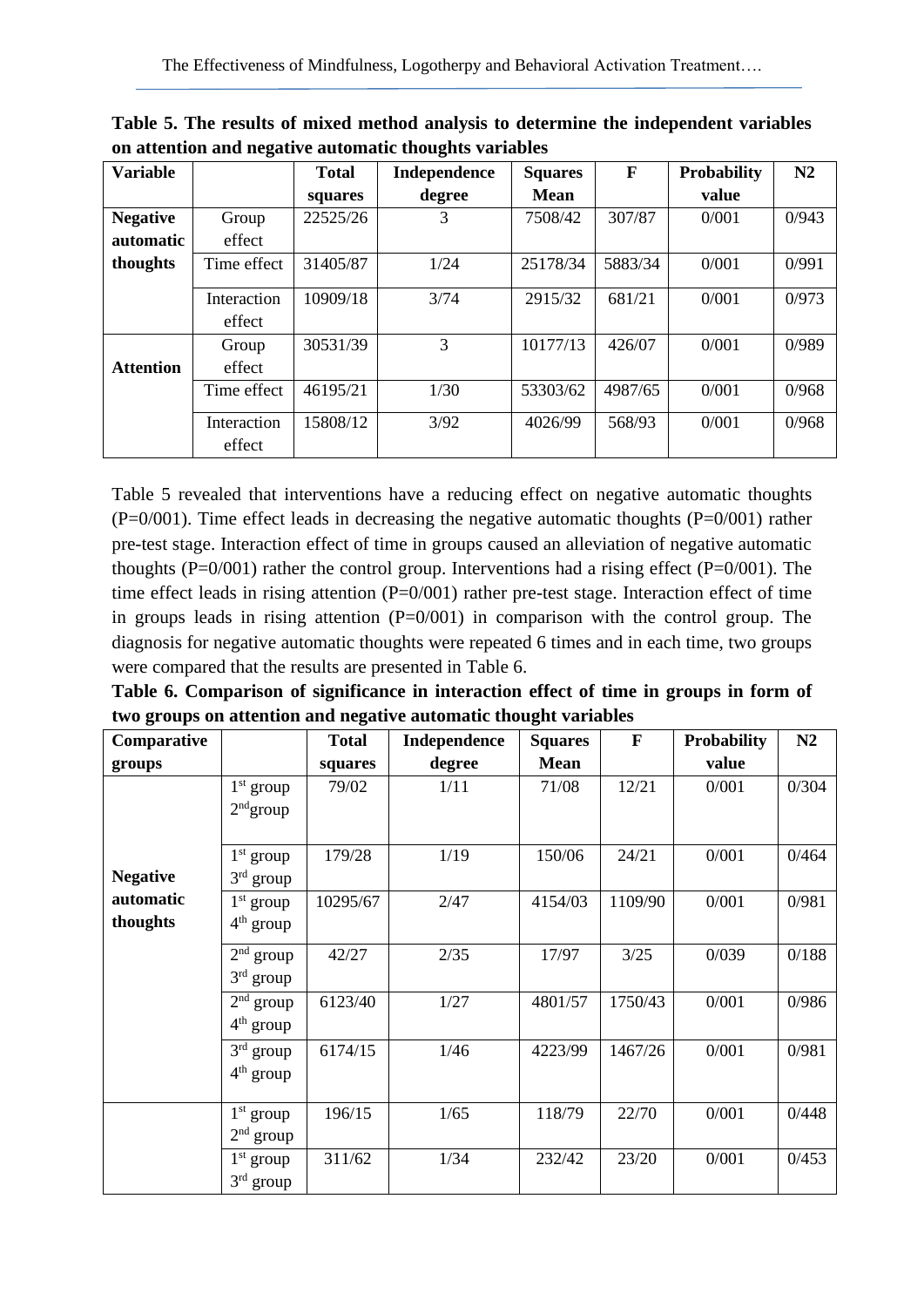|                  | $1st$ group | 12540/02 | 1/41 | 8889/43 | 3162/61 | 0/001 | 0/991 |
|------------------|-------------|----------|------|---------|---------|-------|-------|
|                  | $4th$ group |          |      |         |         |       |       |
|                  | $2nd$ group | 13/95    | 1/07 | 12/99   | 0/959   | 0/342 | 0/033 |
|                  | $3rd$ group |          |      |         |         |       |       |
|                  | $2nd$ group | 9636/06  | 1/21 | 7965/82 | 1892/37 | 0/001 | 0/985 |
|                  | $4th$ group |          |      |         |         |       |       |
|                  | $3rd$ group |          |      |         |         |       |       |
|                  | $4th$ group | 8918/42  | 1/06 | 8386/12 | 902/44  | 0/001 | 0/970 |
|                  |             |          |      |         |         |       |       |
|                  |             |          |      |         |         |       |       |
| <b>Attention</b> |             |          |      |         |         |       |       |

# **Four groups First group: Mindfulness Second group: Logotherapy**

### **Third group: Behavioral activation treatment**





**Figure 1. The Effectiveness of Mindfulness treatment, Logotherpy and Behavioral Activation Treatment on Negative Automatic Thoughts and Attention means in three stages: pre-test, procedure and post-test** 

#### **Discussion and Conclusion**

The results in current study revealed that mindfulness treatment was effective on negative automatic thoughts and attention among depressed female students. The findings from Nejati, Zabihzadeh & Nikfarjam (23), Amirkhani and Haghayegh (24), Ritvo, Vora, Irvine, Mongrain, Azargive and Azam (25) and Frewen, Evans, Maraj, Dozois and Partridge (26) were in a line together. Also, they were in concordance with the study of Asghari, Aliakbari and Dadkhah (31). The results from the present study indicated that mindfulness treatment was effective on negative automatic thoughts and attention among depressed female students. The results obtained from the present study are in line with Ansarhossein, Abolghasemi, Mikaeili & Hajloo (38) and Fernández and Mairal (39).

Executive functions or cognitive abilities including neural process in nurture, processing, maintenance and data application. Human cognition process is evolved due to the need to solve ecological problems and complex social environment guidance. Cognitive abilities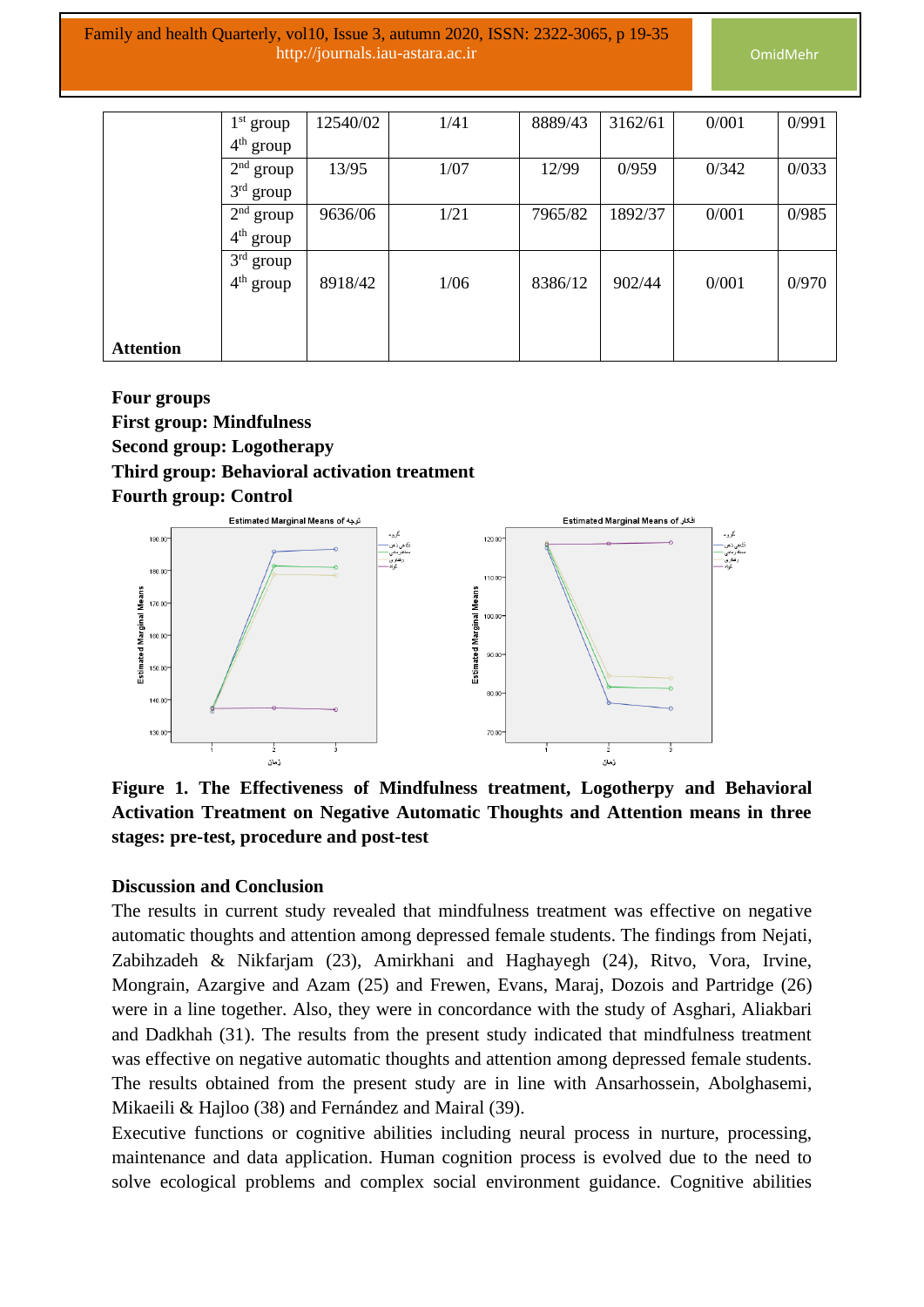which are the bond between behavior and the brain structure and it contains an expand scope (planning, attention, response inhibition, problem solving, simultaneous tasks doing and cognitive flexibility) (23).

Executive functions are the skills which are related to forehead cortex which help person to pay attention to the important aspects of the task and plans to end it (21). One of the executive functions is "attention". Attention is sources guidance to a sub branch of existing data which are essential for cognition and without it; there is no awareness of emotional data. Attention is a cognitive process including the attempt which mind focuses on a stimulus, an event or a specific mental issue. Attention is a selective ability in maintenance of a cognitive or behavioral collection against the rival or disturbing stimuli (44). .

Cognitive weaknesses which are related to forehead cortex result in attention problems in addition to though rumination and negative automatic thoughts and in this circumstance, the person focuses on distress symptoms and its causes and outcomes. These thoughts enter awareness automatically and distracts the one's attention from given subjects and current goals and focuses on depression feelings and its causes and outcomes (38).

To determine the effectiveness of mindfulness treatment on negative automatic thought and attention among depressed female, it can be stated that attention in mindfulness is influenced by biased self-centered thoughts involving judgment about oneself, but mindfulness is as a kind of attention without bias and judgment about the one's aspects. Many practices which are used to improve mindfulness including sustainable attention practices. Self-regulation is attention to the task (as it is defined in mindfulness definition) and refers to the capacity of sustainable attention in a person with mindfulness. Neural studies in the area of neural basis on practices regarding meditation and mindfulness reveal the emotional moods regulation with rising activity in forehead cortex and activity reduction in amygdola and insula regions. On the other hand, many neural studies on attention functions indicate the involving forehead area in sustainable attention guidance and cognitive executive performances based on sustainable attention (23). Mindfulness implies to attention and mental preparation that the person is able to understand and process the events in surrounding (18). For this reason, mindfulness interventions can focus on sense loops and pay attention to emotions and feelings and also determine the relationship between cognition- affection. Some of these studies show that not only mindfulness interventions improve emotional abilities but also they cause emotional arrangements to improve emotions (Positive and negative) directly and indirectly (22).

Meditation analyzes mental experiences and feeling data in shape of meta- cognition without assessment or interpretation. Improvement in this mood contains some monitoring positive effects on feelings (19). People, who receive mindfulness, are recommended to perform with acceptance against resistance or avoidance of mindfulness experience. The theorists state that the growth in mindfulness without assessment can increase cognitive flexibility and it can foster emotional and cognitive process (20).

The results from experimental studies also claim that mindfulness can have a positive sustainable effect on related functions on selective attention (21). To sum up, it can be said that mindfulness approach can help people to focus on solutions instead of remaining in negative thoughts or distress reason. In mindfulness interventions, the person should have the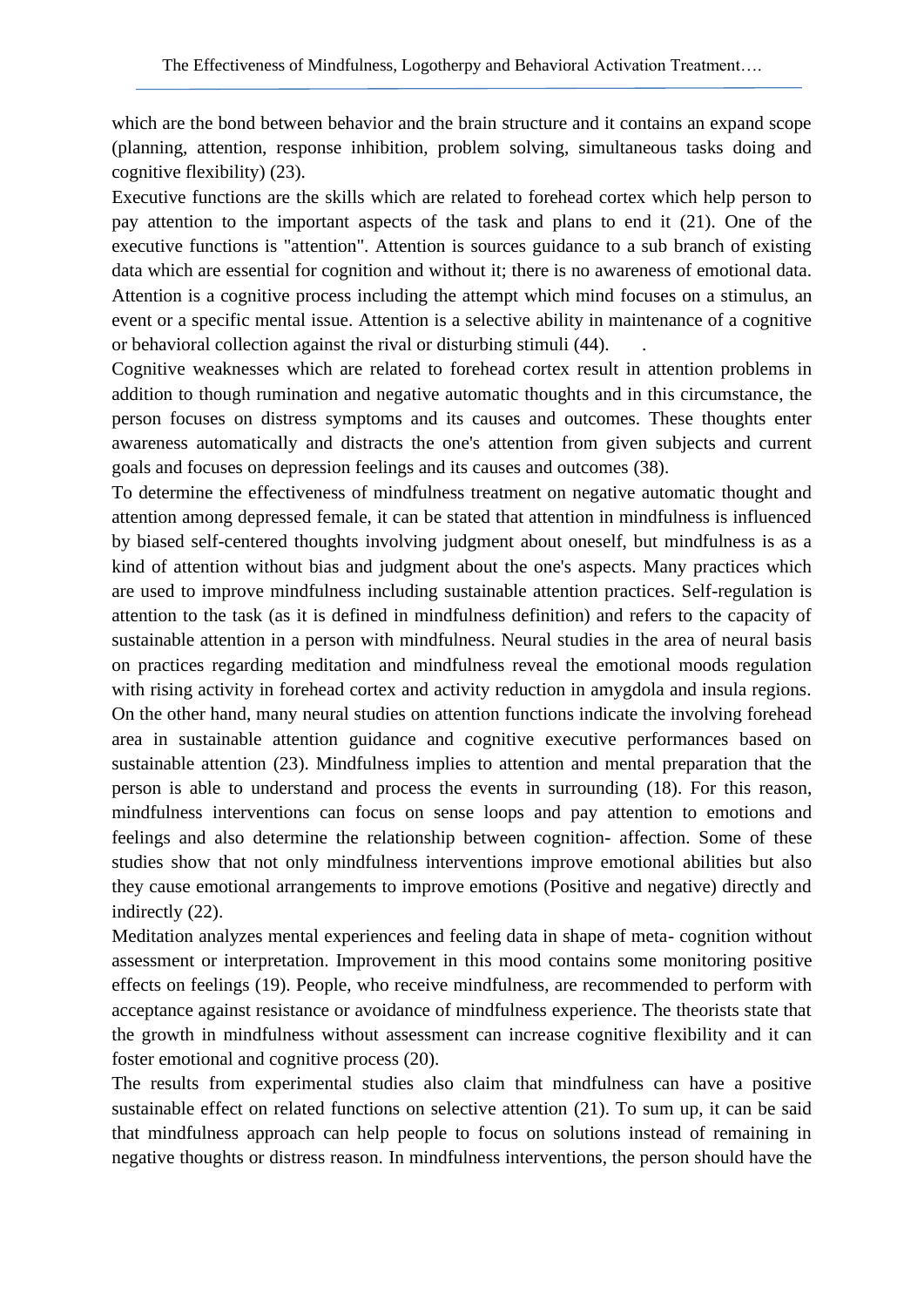capacity to accept such feelings and thoughts instead of conflicting. Thus, the people can get rid of sleep deprivation and depression.

To determine the effectiveness of logotherapy on negative automatic thoughts and attention among depressed females, it can be stated that the therapist who believes in logotherapy attempts to help the patient to seek for an intention or a target in life. The target or intention should be appropriate and meaningful for the patient and it means he/she accepts its responsibility (27). When the human decides that his destiny is only suffering and has to accept this pain as a unique and exceptional duty, nobody can help him to release from suffering or feels the pain instead (27). In other words, the person should try to change the perspective and attitude toward the pains and events and believes that this is the mind which makes the events intolerable and suffering and in turn should know them as directions which are passing (28). The target of logotherapy is to enable the patient to discover the significant meaning in life (29). The attempt to find the meaning in human life is the most fundamental drives for every person in life. The main feature in logotherapy is to facilitate the reference questions from logotherapy and empowering them to life meaning, responsibility and attention to meaning of life. So, the life is not only based on awareness but being along with the flow of eminence. The one's eminence is the nature of life. Being a human is guided along with the human direction (30).

Logotherapy teaches a philosophy of life in which the person is responsible for life and is adhere to a series of values and finds a meaning for suffering and it is natural that these instructions can raise hope to life and mental health in depressed people. The aim of logotherapy is to teach a depressed person how to achieve the fact beyond the mental facilities and hidden values (50).

To determine the effectiveness of behavioral activation treatment on negative automatic thoughts and attention among depressed females, it can be stated that the behavioral activation is not to increase the activities accidentally or doing task to enjoy or improve moods but this treatment method is to establish methods which the patients can gain more reinforcements from the environment (37). The therapist can help the patients to be aware of the avoidance or escape cases and use more appropriate methods in place of avoidance or escaping.

Also, the therapist helps the patients to consider the short-term and long-term goals. The short-term goals can help the patients to change the circumstances in their life to be exposed less in depression (33). The first treatment process is to identify the patterns and avoidance areas and the second process including the planning to achieve the primary targets or shortterm and long-term targets (36). This treatment is based on this hypothesis that people who are more exposed to depression disorder with an inappropriate response to problems, can decrease the gain of rewards and raise the risk of depression disorder symptoms (49). The aim of behavioral activation therapy is to increase systematic activities in a way that help the patients to gain the big sources of rewards and can solve their problems. The process of behavioral activation focuses directly on increasing the rate of doing some tasks and avoidance of doing other tasks (to avoid some behaviors and reduce mind rumination) (48).

The results in present study revealed that all three approaches of mindfulness treatment, logotherapy and behavioral activation therapy can target one dimension of depression and have a reducing effect on negative automatic thoughts and attention among depressed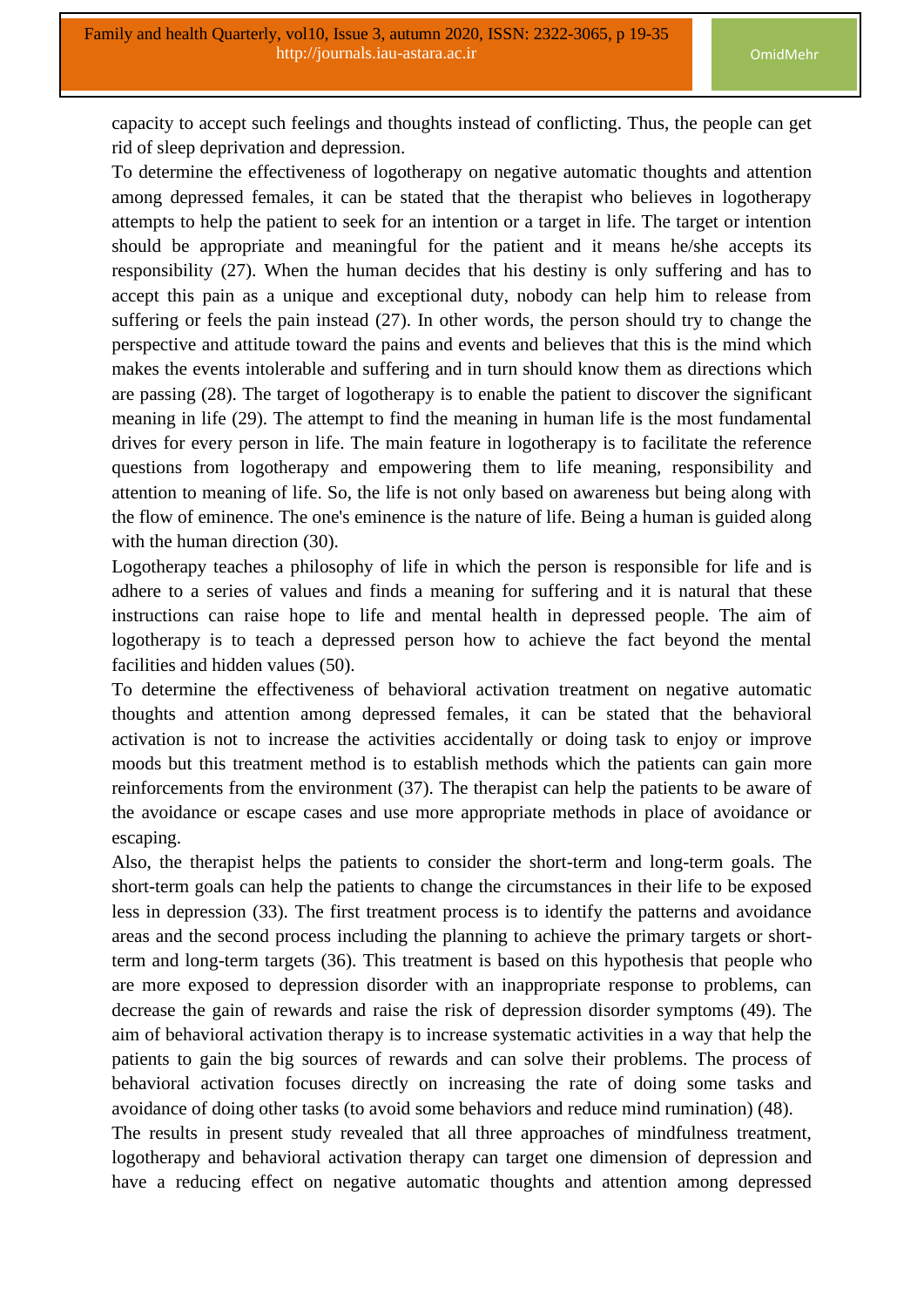females. The results in current study confirmed the existed studies regarding multi causal etiology for depression.

Each study has some limitations. In the current study, there was no random sampling which caused the internal credit of the study and also no control over effective and probable variables on results like economic-social status caused the external credit to be at risk. It is recommended that the further studies use random sampling for the groups and the probable effective variables should be controlled or analyzed.

# **References :**

1. Kim Y-K, Han K-M. Neural substrates for late-life depression: A selective review of structural neuroimaging studies. Progress in Neuro-Psychopharmacology and Biological Psychiatry. 2021;104:110010.

2. Aftab R. The mediating role of interpersonal problems in the relationship between experiential avoidance with depression and anxiety. Journal of Applied Psychology. 2017;10(40):521-40.

3. Halder N. Depression. In: Wright JD, editor. International Encyclopedia of the Social & Behavioral Sciences (Second Edition). Oxford: Elsevier; 2015. p. 199-206.

4. Vaccarino SR, Kennedy SH. Chapter 3 - Treatment resistant depression. In: Vazquez GH, Zarate CA, Brietzke EM, editors. Ketamine for Treatment-Resistant Depression: Academic Press; 2021. p. 33-84.

5. Salk RH, Hyde JS, Abramson LY. Gender differences in depression in representative national samples: Meta-analyses of diagnoses and symptoms. Psychol Bull. 2017;143(8):783- 822.

6. Tibbs MD, Huynh-Le M-P, Reyes A, Macari AC, Karunamuni R, Tringale K, et al. Longitudinal Analysis of Depression and Anxiety Symptoms as Independent Predictors of Neurocognitive Function in Primary Brain Tumor Patients. International Journal of Radiation Oncology\*Biology\*Physics. 2020.

7. Akhlaghi Jami L, Hassani-Abharian P, ahadi h, Kakavand A. Efficacy of cognitive rehabilitation therapy on stress and anxiety of the high school second level female students. Advances in Cognitive Sciences. 2020;22(2):111-9.

8. Smitherman TA, Huerkamp JK, Miller BI, Houle TT, O'Jile JR. The relation of depression and anxiety to measures of executive functioning in a mixed psychiatric sample. Archives of Clinical Neuropsychology. 2007;22(5):647-54.

9. Everaert J, Koster EHW. Chapter 9 - The interplay among attention, interpretation, and memory biases in depression: Revisiting the combined cognitive bias hypothesis. In: Aue T, Okon-Singer H, editors. Cognitive Biases in Health and Psychiatric Disorders: Academic Press; 2020. p. 193-213.

10. Hsu KJ, Forgeard M, Stein AT, Beard C, Björgvinsson T. Examining differential relationships among self-reported attentional control, depression, and anxiety in a transdiagnostic clinical sample. Journal of Affective Disorders. 2019;248:29-33.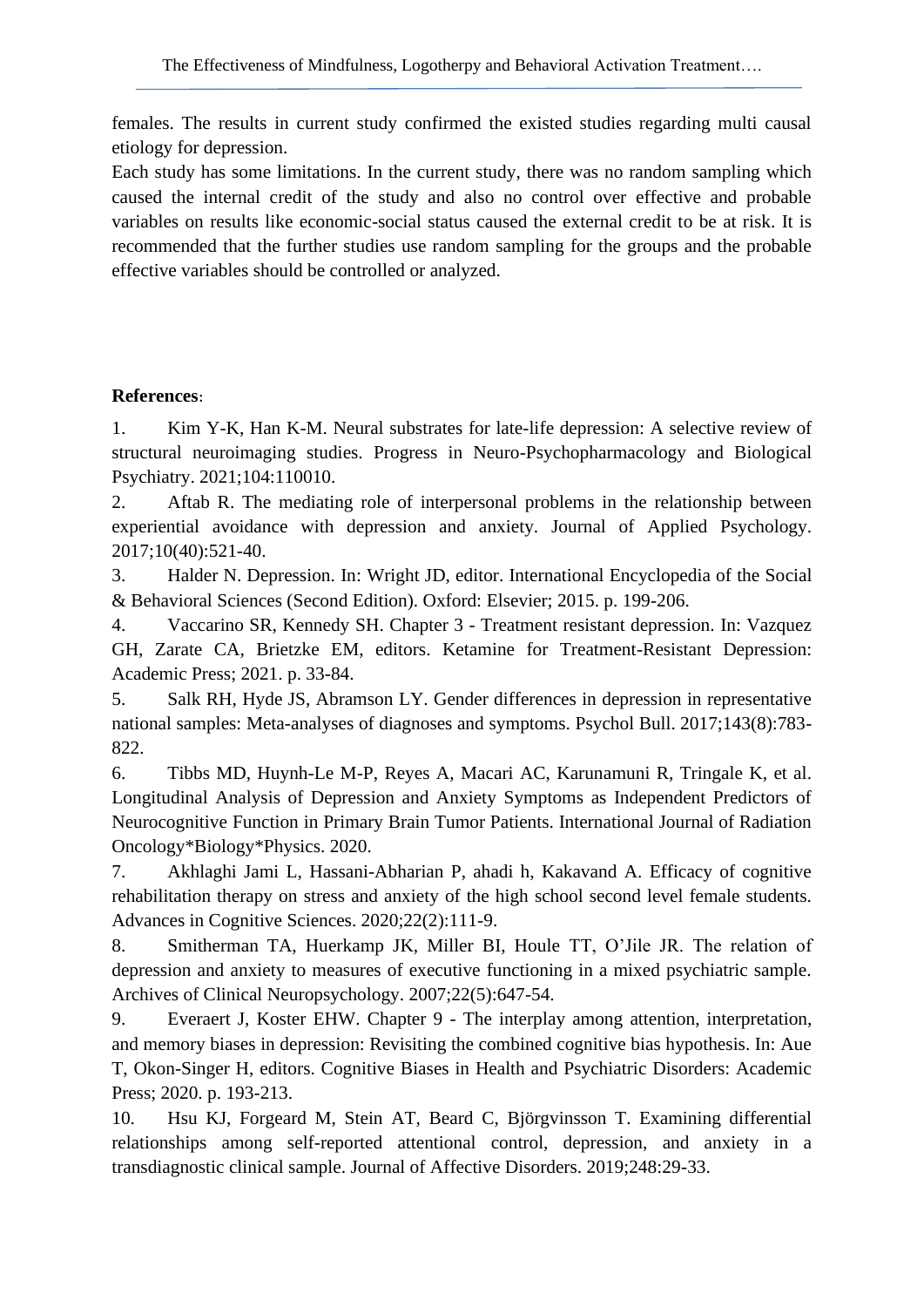11. De Raedt R, Koster EH. Understanding vulnerability for depression from a cognitive neuroscience perspective: A reappraisal of attentional factors and a new conceptual framework. Cognitive, affective & behavioral neuroscience. 2010;10(1):50-70.

12. Voss JL, Bridge DJ, Cohen NJ, Walker JA. A Closer Look at the Hippocampus and Memory. Trends Cogn Sci. 2017;21(8):577-88.

13. Preston AR, Eichenbaum H. Interplay of hippocampus and prefrontal cortex in memory. Curr Biol. 2013;23(17):R764-R73.

14. Shams G, Sadeghi M. Characteristics of Unwanted Intrusive Thoughts in Clinical and Nonclinical Population. Advances in Cognitive Sciences. 2011;12(4):78-89.

15. Beck AT, Alford BA. Depression: Causes and Treatment. 2nd ed. Pennsylvania: University of Pennsylvania Press; 2009.

16. Mohammadalizadeh Namini A, Esmaeilzadeh Akhoundi M. Comparing the components of mindfulness and emotional health in people with major depression, generalized anxiety disorder and normal individuals. Shenakht Journal of Psychology and Psychiatry. 2016;3(4):12-26.

17. Gardhouse K, Segal Z. Mindfulness. In: Wright JD, editor. International Encyclopedia of the Social & Behavioral Sciences (Second Edition). Oxford: Elsevier; 2015. p. 549-53.

18. Wilson JM, Weiss A, Shook NJ. Mindfulness, self-compassion, and savoring: Factors that explain the relation between perceived social support and well-being. Personality and Individual Differences. 2020;152:109568.

19. Jankowski T, Holas P. Metacognitive model of mindfulness. Consciousness and cognition. 2014;28C:64-80.

20. Morgan LPK, Danitz SB, Roemer L, Orsillo SM. Mindfulness Approaches to Psychological Disorders. In: Friedman HS, editor. Encyclopedia of Mental Health (Second Edition). Oxford: Academic Press; 2016. p. 148-55.

21. Wimmer L, Bellingrath S, von Stockhausen L. Mindfulness Training for Improving Attention Regulation in University Students: Is It Effective? and Do Yoga and Homework Matter? Frontiers in Psychology. 2020;11(719).

22. Jalali D, Aghaei A, Talebi H, Mazaheri M. Comparing the Effectiveness of Natived Mindfulness Based Cognitive Training (MBCT) and Cognitive – Behavioral Training on Dysfunctional Attitudes and Job Affects in Employees. Research in Cognitive and Behavioral Sciences. 2015;5(1):1-20.

23. Nejati V, Zabihzadeh A, Nikfarjam MR. The relationship of mindfulness with sustained and selective attentional performance. Research in Cognitive and Behavioral Sciences. 2012;2(2):31-42.

24. Amirkhani Z, Haghayegh SA. The impact of mindfulness training on stress reduction, quality sleeping, disturbing thoughts and anxiety sensitivity among patients with posttraumatic stress disorder from war. Military Psychology. 2017;8(29):5-17.

25. Ritvo P, Vora K, Irvine J, Mongrain M, Azargive S, Azam A, et al. Reductions in Negative Automatic Thoughts in Students Attending Mindfulness Tutorials Predicts Increased Life Satisfaction. International Journal of Educational Psychology. 2013.

26. Frewen PA, Evans EM, Maraj N, Dozois DJA, Partridge K. Letting Go: Mindfulness and Negative Automatic Thinking. Cognitive Therapy and Research. 2008;32(6):758-74.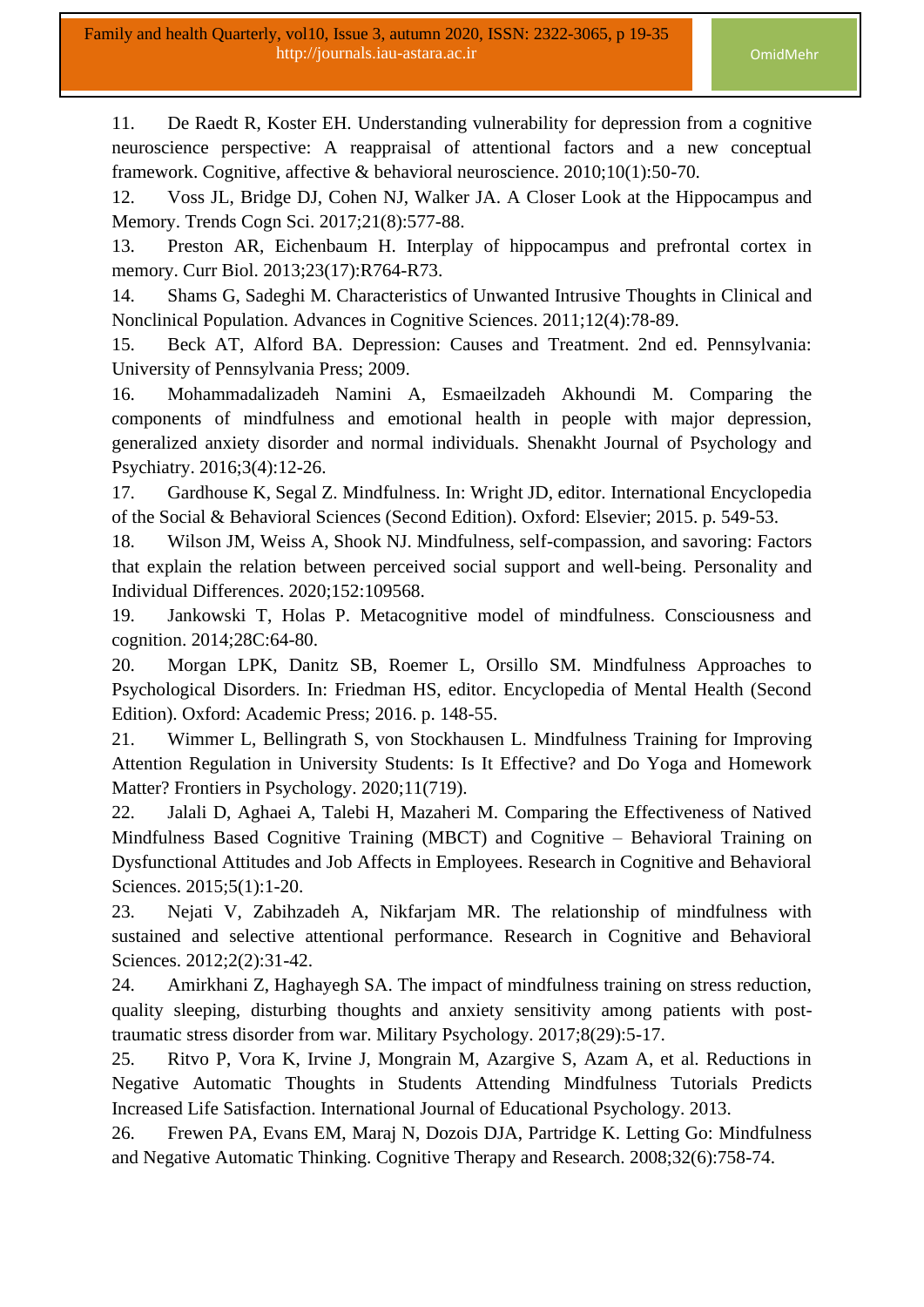27. Wong PTP. Logotherapy. In: Hersen M, Sledge W, editors. Encyclopedia of Psychotherapy. New York: Academic Press; 2002. p. 107-13.

28. Batthyány A. Logotherapy and Existential Analysis. 1st ed. Berlin, Germany: Springer; 2016.

29. Palinggi E, Zulkifli A, Maidin A, Fitri AU. Effect of logotherapy to control depression of drug abuser in Kassi-Kassi and Jumpandang Baru health-center. Enfermería Clínica. 2020;30:423-6.

30. Devoe D. Viktor Frankl's Logotherapy: The Search For Purpose and Meaning. Student Pulse. 2012;4.

31. Asghari N, Aliakbari M, Dadkhah A. The Effects of Group Logotherapy on Decreasing The Degree of Depression in Female Olds. Middle Eastern Journal of Disability Studies. 2012;2(1):31-8.

32. O'Mahen HA, Wilkinson E, Bagnall K, Richards DA, Swales A. Shape of change in internet based behavioral activation treatment for depression. Behaviour Research and Therapy. 2017;95:107-16.

33. Hopko DR, Lejuez CW, Ruggiero KJ, Eifert GH. Contemporary behavioral activation treatments for depression: Procedures, principles, and progress. Clinical Psychology Review. 2003;23(5):699-717.

34. Knittle K, Gellert P, Moore C, Bourke N, Hull V. Goal Achievement and Goal-Related Cognitions in Behavioral Activation Treatment for Depression. Behavior Therapy. 2019;50(5):898-909.

35. O'Mahen HA, Moberly NJ, Wright KA. Trajectories of Change in a Group Behavioral Activation Treatment for Severe, Recurrent Depression. Behavior Therapy. 2019;50(3):504-14.

36. Forbes CN. New directions in behavioral activation: Using findings from basic science and translational neuroscience to inform the exploration of potential mechanisms of change. Clinical Psychology Review. 2020;79:101860.

37. Soucy Chartier I, Blanchet V, Provencher MD. [Behavioral activation and depression: a contextual treatment approach]. Sante mentale au Quebec. 2013;38(2):175-94.

38. Ansarhossein S, Abolghasemi A, Mikaeili N, Hajloo N. Effectiveness of behavioral activation treatment on asymmetry of alpha EEG in frontal lobe, cognitive flexibility and selective attention in patients suffering from depressive disorder. Thoughts and Behavior in Clinical Psychology. 2018;13(48):67-76.

39. Nieto Fernández E, Barraca Mairal J. Behavioral activation versus cognitive restructuring to reduce automatic negative thoughts in anxiety generating situations. Psicothema. 2017;29(2):172-7.

40. Kumar S, Yadava A, Sharma NR. Exploring the relations between executive functions and personality. International Journal of Indian Psychology. 2016;3(7):161-71.

41. Beck AT, Ward CH, Mendelson M, Mock J, Erbaugh J. An inventory for measuring depression. Archives of general psychiatry. 1961;4:561-71.

42. Taheri Tanjani P, Garmaroudi G, Azadbakht M, Fekrizadeh Z, Hamidi R, Ghisvandi E, Fathizadeh S. Validity and reliability Beck Depression Inventory-II among the Iranian elderly Population. Journal of Sabzevar University of Medical Sciences. 2015;22(1):189-98.